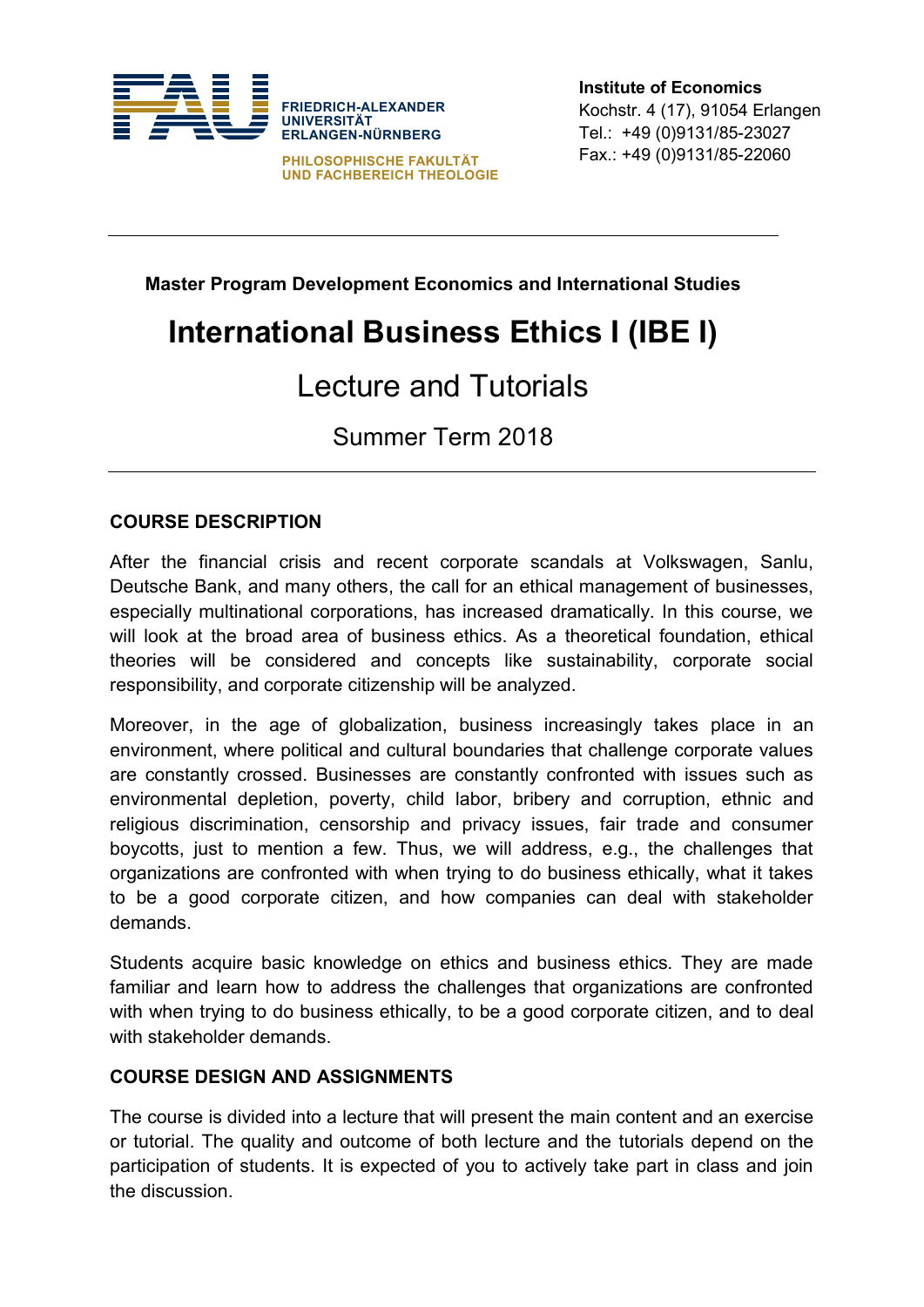In the tutorials part, texts will be analyzed and cases will be discussed. These materials are also relevant for the exam. So we expect students to read the respective materials in advance of every session and take actively part in class discussions. The slides, texts, and cases will be provided for download on the StudOn platform. The password is: ibe1



 **[http://www.studon.uni-erlangen.de](http://www.studon.uni-erlangen.de/)**

#### **REQUIREMENTS**

Students should have basic knowledge on economics and on business administration. Having taken previous courses on ethics or business ethics is not required.

#### **TEST**

The grade consists of a written test that will be held on July 9, 2018 at 14.15. The duration of the test is 60 minutes.

#### **VENUE AND TIME**

**Lecture:** Monday 14.15 – 15.45 - Room HS C

**Tutorials:** Students should register to one of the following tutorial groups on MeinCampus. Registration starts on Monday, April 4, 2018 at 20:00 and lasts till Monday 28.4.2018 at 20:00h (Registration for the lecture itself is not necessary, only for the tutorials).

| Tutorial Group Alpha:       |          | Wednesday $13.15 - 14.00 -$ Room 5.054 |
|-----------------------------|----------|----------------------------------------|
| <b>Tutorial Group Beta:</b> | Thursday | $11.15 - 12.00 -$ Room A 401           |
| Tutorial Group Gamma:       | Thursday | $13.15 - 14.00 -$ Room 5.054           |

#### **IMPORTANT LINKS**

Homepage of the Institute of Economics: [http://www.economics.phil.uni-erlangen.de](http://www.economics.phil.uni-erlangen.de/)  Library of the Friedrich-Alexander University Erlangen-Nürnberg: [www.ub.uni-erlangen.de](http://www.ub.uni-erlangen.de/)

#### **CONTACT**

| Prof. Dr. Matthias S. Fifka     | Cristian R. Loza Adaui, M.A., M.A.   |
|---------------------------------|--------------------------------------|
| Kochstr. 4 (17), 91054 Erlangen | Kochstr. 4 (17), 91054 Erlangen      |
| Room 1.033                      | Room 1.054-1                         |
| Telephone +49 9131 85-22376     | Telephone +49 9131 85-22376          |
| Fax +49 9131 85-22060           | Fax +49 9131 85-22060                |
| matthias.fifka@fau.de           | cristian.loza.adaui@fau.de           |
| Attention time: Upon request    | Attention time: Thursday 14:00-15:00 |
|                                 |                                      |